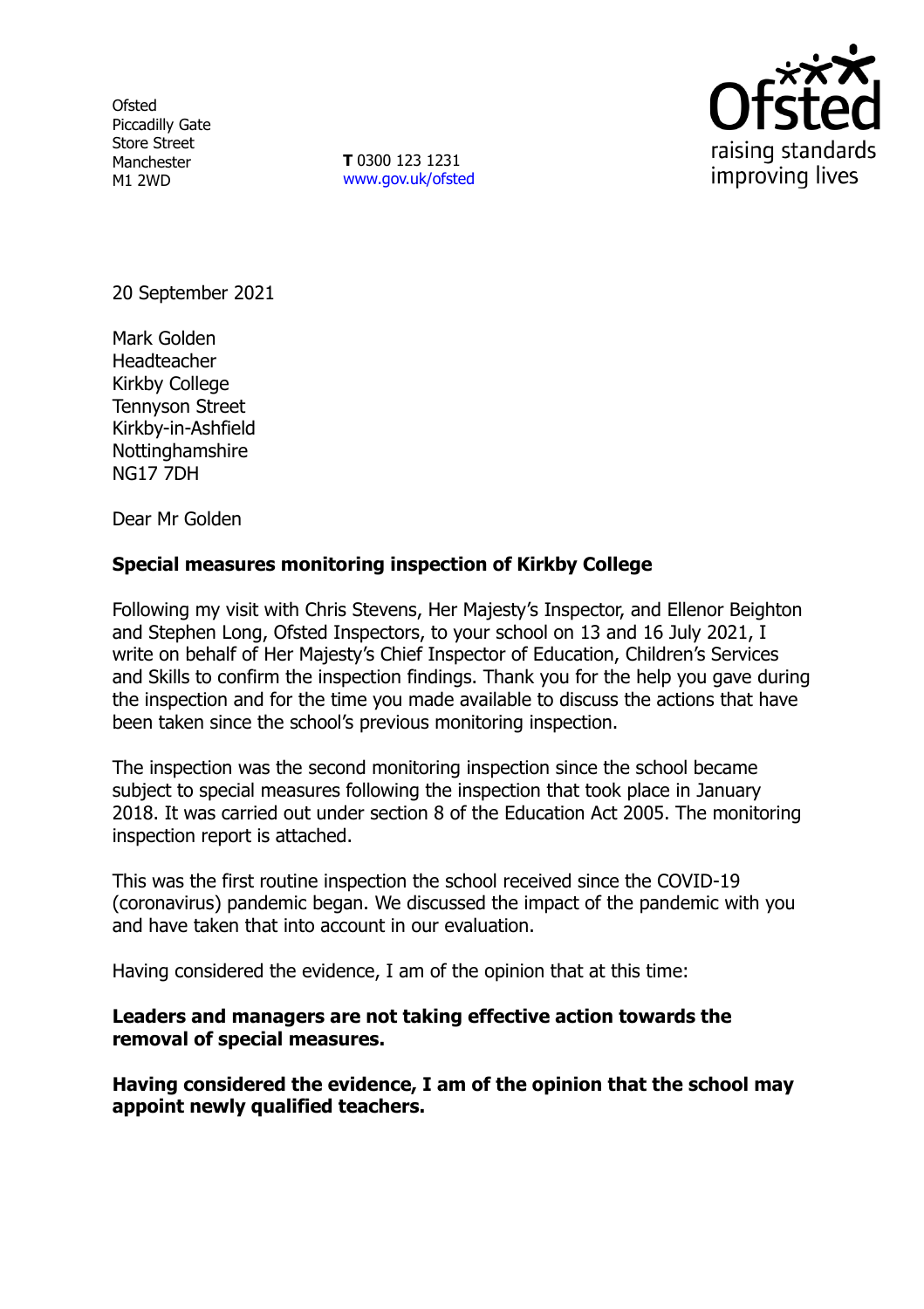

I am copying this letter to the chair of the board of trustees, the regional schools commissioner and the director of children's services for Nottinghamshire County Council. This letter will be published on the Ofsted reports website.

Yours sincerely

Deirdre Duignan **Her Majesty's Inspector**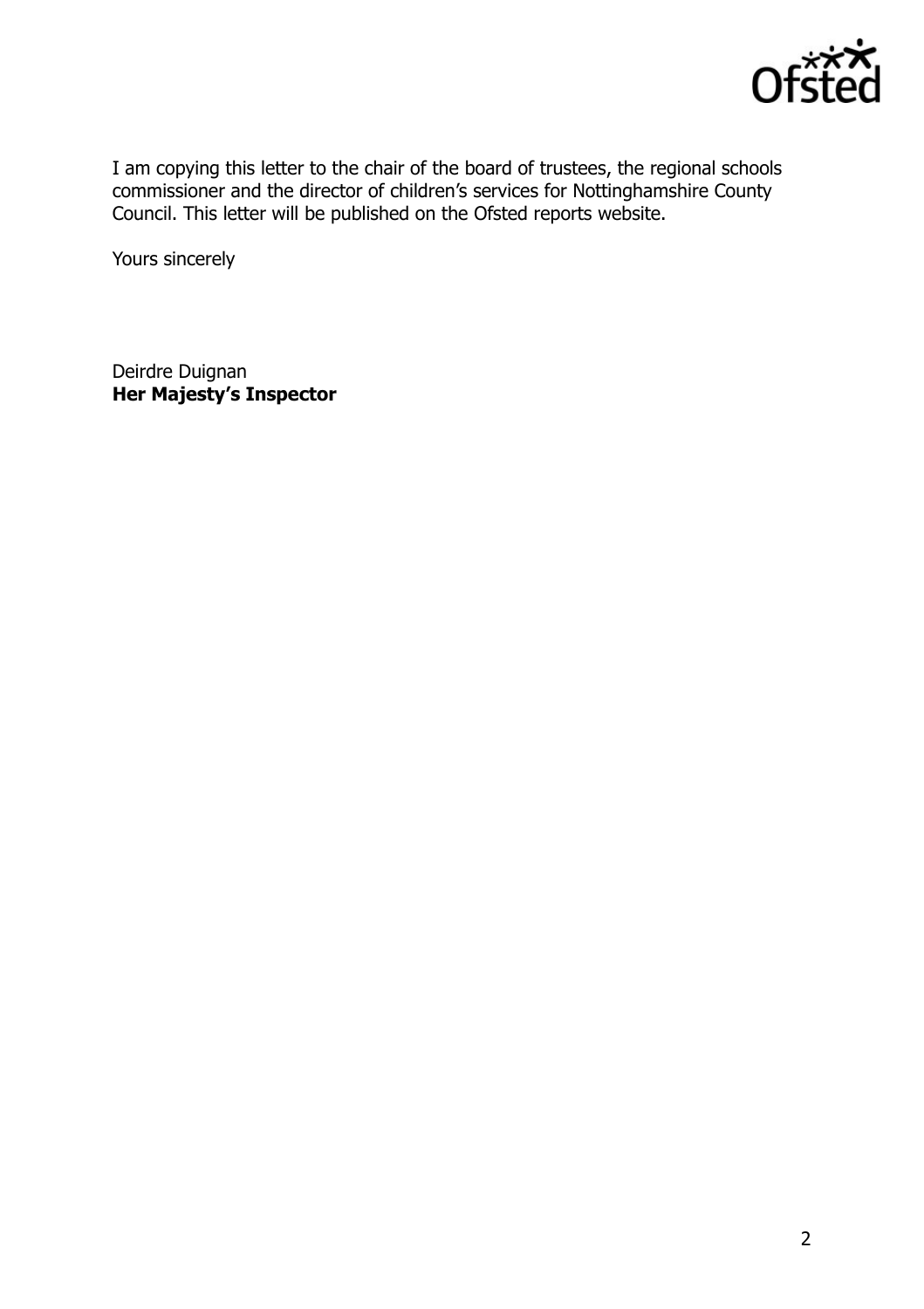

### **Report on the second monitoring inspection on 13 and 16 July 2021**

### **Context**

Since the last full inspection of Kirkby College in January 2018, there have been several changes to the leadership and staffing of the school. The previous executive headteacher and the head of school have both left the school. The school's deputy headteacher took on the position of acting headteacher in March 2018. This appointment was made permanent in September 2019. Several new leaders have joined the school, including an assistant headteacher and subject leaders for English and mathematics. A new special educational needs coordinator (SENCo) was appointed in March 2021. Several new governors have been appointed since the previous inspection, including a new vice-chair.

Some aspects of leaders' plans to improve the school have been delayed as a result of the COVID-19 pandemic. This includes leaders' ability to put in place strategies to improve attendance and the work of governors.

#### **The progress made towards the removal of special measures**

Leaders have not maintained the pace of improvement noted in the first monitoring visit in July 2018. This is, in part, due to the impact of the pandemic, but there are other factors at play. Leaders did not act quickly enough on some of the areas for improvement identified in the section 5 inspection and in the first monitoring visit. These issues remain significant areas of weakness.

Leaders have been too slow to draw up and implement effective curriculum plans in all subjects. In some subjects, leaders have identified clearly the weaknesses in the curriculum and started to tackle these. For example, in English, leaders recognised that the curriculum lacked ambition and did not prepare pupils well enough for their future learning. Gaps in pupils' knowledge left them unable to achieve well in this subject. The curriculum in English has been redesigned. It now includes opportunities for pupils to build on their prior learning. Pupils are better able to understand their work because they are being better prepared for it. In history, pupils are able to discuss confidently the creation of the police state in Nazi Germany. A well-planned curriculum in these subjects is helping pupils to learn well.

In other subjects, it is not clear what the curriculum intent is. Not all leaders have identified clear end points to which their curriculums are building. They have not identified the component knowledge that pupils will need to reach these end points. Some subject curriculums remain poorly planned. Senior leaders have asked subject leaders to draw up new plans which will be implemented in September. Leaders have left too little time to check and improve the quality of these plans before they are put in place. Some of these plans do not show clearly enough how they will plug the gaps in pupils' learning. Not all leaders are building an effective curriculum.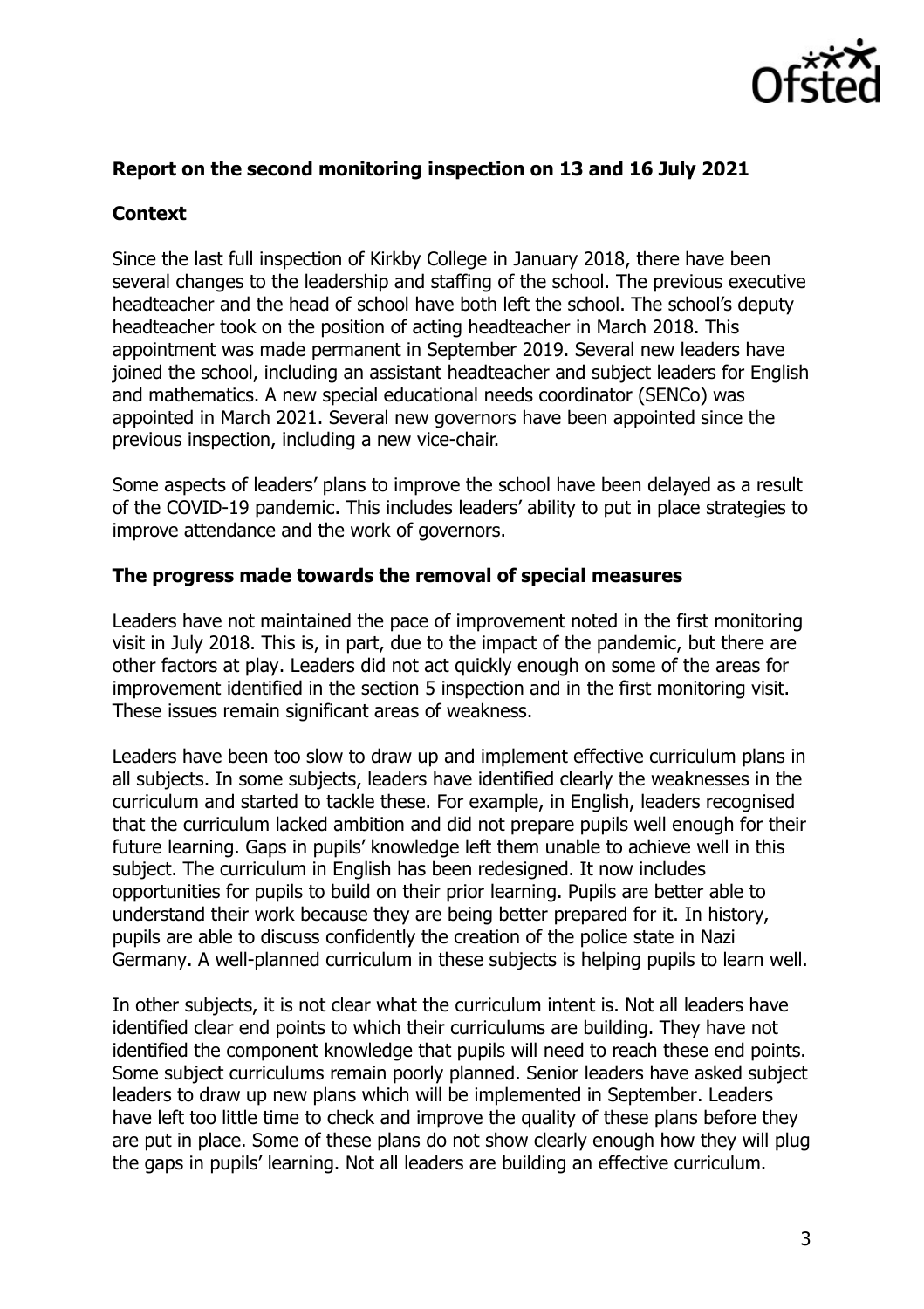

Leaders and staff are not ambitious enough about what pupils can achieve. A culture of low expectations persists in some subjects. The work that is set for pupils is often not sufficiently demanding. Teachers do not check pupils' learning carefully enough. For example, teachers do not ask questions of pupils that test how well pupils have understood the learning. Teachers accept work that is brief and lacks detail. They do not challenge pupils who do not put enough effort into their work. Even in subjects where improvements have been made, the implementation of the curriculum is not consistently effective. Some pupils lack the technical skills to write clearly and confidently. At times, they fail to see the purpose of their learning.

Leaders have not given staff clear guidance about how to plan and teach an effective curriculum. The school's approach to improving the quality of education is confused. Leaders have provided staff with too many different instructions. One member of staff who responded to the staff survey described this approach as 'overwhelming'. Leaders undertake a lot of quality assurance, but it does not focus on the right things to improve the quality of education. The information that leaders collect about how well pupils are doing is not always accurate.

The appointment of a new SENCo in March 2021 is beginning to improve the provision for pupils with special educational needs and/or disabilities (SEND). For example, the SENCo quickly realised that some pupils' needs had not been identified correctly. As a result, she ensured that these pupils were placed in more appropriate sets. All pupils who have an education, health and care plan have had their plans reviewed to check that the right support is in place. Leaders have now identified the right priorities for this area of their work. However, they have been too slow to act. Some teachers told the inspectors that they do not know well enough how to support pupils with SEND. They worry that, as pupils are taken out of their lessons to catch up on work, they are missing new content and falling further behind. Some of the parents and carers of pupils with SEND comment positively on the support their children receive. Others do not feel that their children have been well supported or that leaders communicate well with them.

Following the additional monitoring visit in February 2021, leaders have taken positive steps to improve reading. The leader for reading has drawn up a programme to develop reading across the whole school. Reading is now a priority. For example, staff use tutor time to read with pupils and do book reviews. Leaders have put support in place to help some pupils catch up with reading. However, this means that these pupils miss other important learning.

Pupils who spoke with inspectors said that the school is improving and behaviour is better. During the inspection, pupils conducted themselves well around school, followed instructions and arrived at lessons on time. However, inspectors noted some poor behaviour and inappropriate language in classes that staff did not challenge. Some parents who responded to the survey via Ofsted Parent View expressed concerns about behaviour.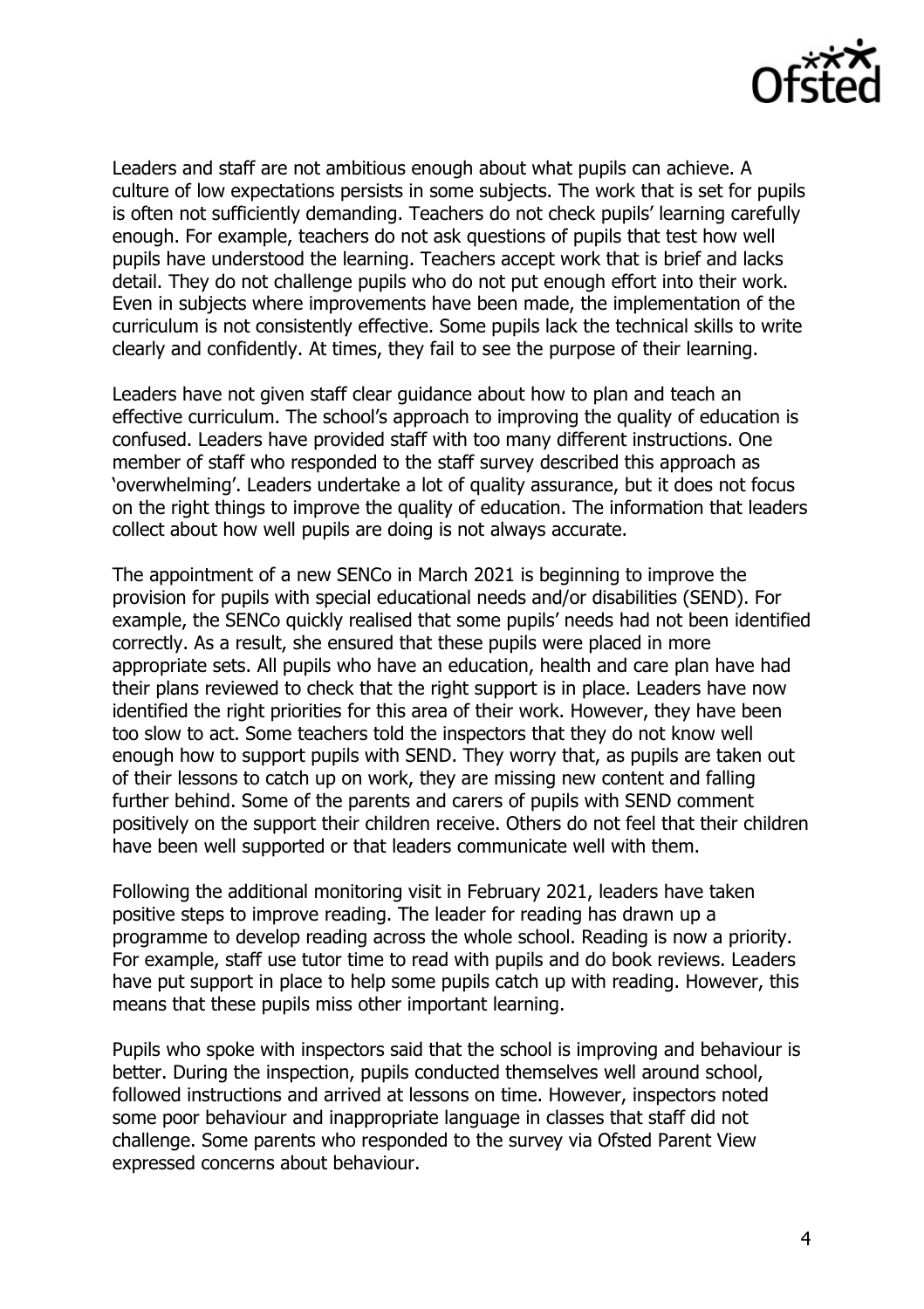

Staff morale is improving. The majority of staff think that the school has improved since the previous inspection. A few members of staff spoke with inspectors to explain the positive changes they see in the school. For example, one member of staff said, 'We are now all in it together. We know that attendance and safeguarding are everyone's responsibility.' Leaders are mindful of staff's well-being. This has been a key focus during the pandemic. Leaders have done some things to reduce workload, such as changing the marking policy. However, other actions have added to staff workload.

Leaders have improved pupils' attendance overall. They have added more staff to the attendance team who call parents and follow up pupil absence. The attendance of some pupils is not improving quickly enough. Leaders and governors have not done enough to understand the reasons why, for example pupils with SEND do not attend as well as others.

Some senior leaders have many roles and responsibilities in addition to their teaching commitments. They do not have the capacity to make and sustain the necessary improvements. Some aspects of leadership responsibilities are still confused. For example, different leaders check on the attendance and well-being of pupils who attend alternative provision, but it is not clear who has full oversight of these pupils.

The arrangements for safeguarding are effective. Leaders have improved this area of their work. Leaders and staff know pupils and their families well and are quick to identify when pupils may need support. They use the school's systems well to ensure that concerns are recorded and acted on. They work well with external agencies when this is needed.

Governors are committed to the school. Many have personal connections with the school. They feel that the school now has a better place in the community. After the last full inspection, governors met with all staff to check on their well-being and assure them that things would get better. Governors have undertaken training to help them be able to challenge leaders more effectively. Some of the actions they had planned, such as linking with different departments, have not happened because of the pandemic. Governors have not done enough to ensure that leaders maintain a consistent pace of improvement since the last full inspection.

The school's current improvement plan is not fit for purpose. It does not identify clearly enough what the school still needs to do to improve. It does not provide governors with the right information that would help them to know whether the school is improving quickly enough.

# **Additional support**

The school has worked with a range of external partners since the last full inspection. Some of this support has helped leaders to identify weaknesses and